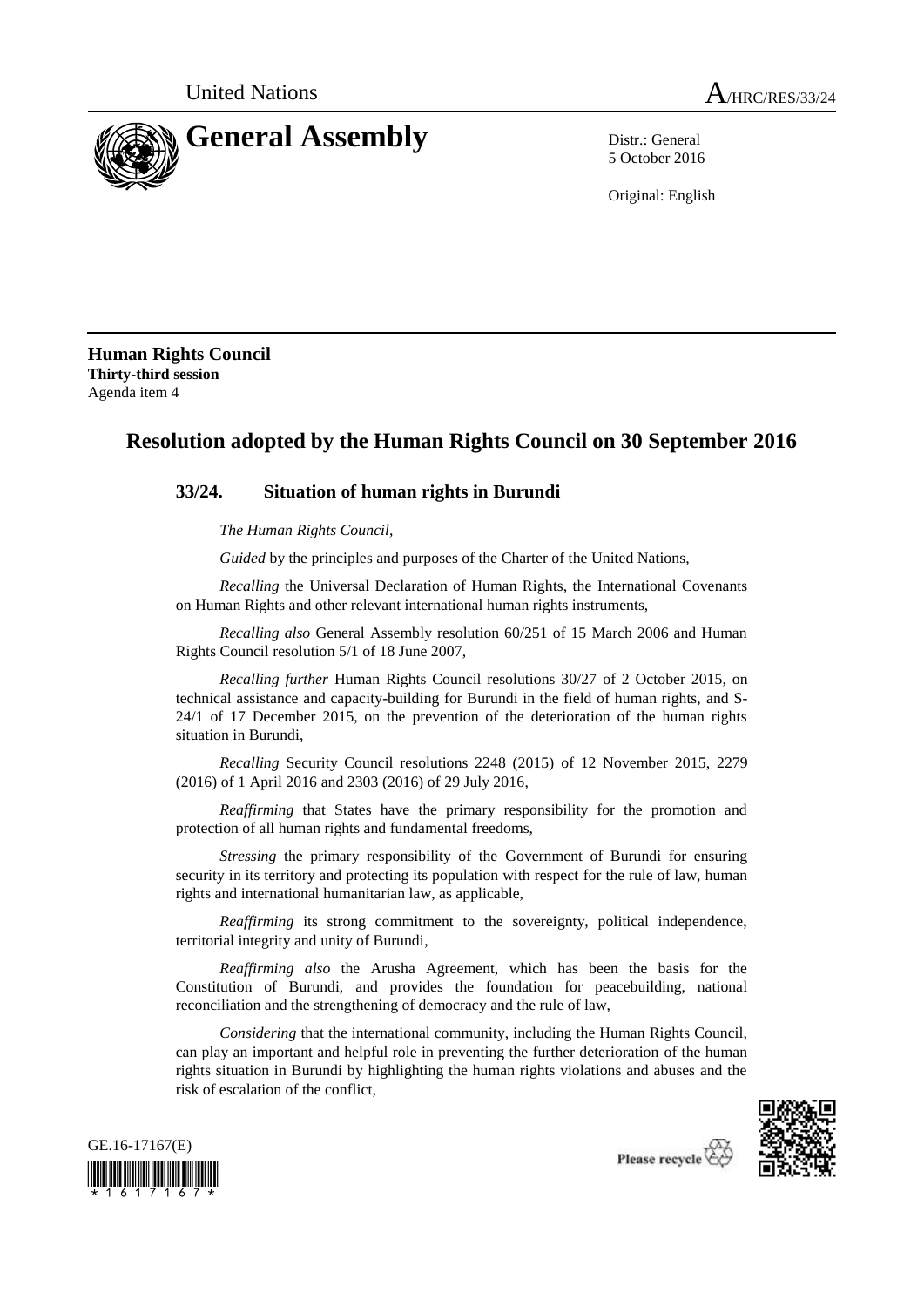*Recognizing* the importance of the prevention of human rights violations and abuses in Burundi, especially in the context of past mass atrocities in the region,

*Expressing grave concern* about the increase in violence and the serious human rights violations and abuses in Burundi since the beginning of the crisis in April 2015,

*Stressing* the urgency of convening a genuine and inclusive inter-Burundian dialogue, based on respect for the Constitution and the Arusha Agreement, and welcoming in this regard the meetings recently organized in the framework of the political dialogue for Burundi under the auspices of the Facilitator of the East African Community, Benjamin William Mkapa, and the conclusion on Burundi adopted by the Heads of State at the Summit of the East African Community on 8 September 2016, in Dar es-Salaam,

*Noting with appreciation* the support of the international community for the search for a peaceful solution to the crisis facing Burundi, including, inter alia, the efforts of the African Union, the East African Community, the African Commission on Human and Peoples' Rights, previous independent experts on Burundi and the Peacebuilding Commission,

*Noting* decision 1 (90) adopted by the Committee on the Elimination of Racial Discrimination, at its ninetieth session under its early warning and urgent action procedures, on Burundi,

*Noting also* the statement of 24 August 2016 on Burundi, made by the Special Adviser on the Prevention of Genocide, in which he expressed his concerns about inflammatory statements by public officials that could constitute an incitement to violence,

*Noting positively* the cooperation of the Government of Burundi with the United Nations High Commissioner for Human Rights and with the group of independent experts established by the Human Rights Council in its resolution S-24/1,

*Welcoming* the work of the group of independent experts, and expressing deep concern about the content of their final report, $<sup>1</sup>$ </sup>

*Alarmed* by the conclusions made by the independent experts that gross violations are systematic and patterned and that impunity is pervasive, and that without determined action by the Government of Burundi and robust and renewed engagement by the international community, including the United Nations and the African Union, the downward spiral of the country will be difficult to stop,

*Reaffirming* the expectations of cooperation by States Members of the Human Rights Council with international human rights mechanisms, and giving due consideration to the recommendation regarding Burundi by the group of independent experts established by the Council in its resolution S-24/1,

1. *Expresses its deep concern* about the continuous and accelerated deterioration of the human rights, economic and humanitarian situation in Burundi, in particular the situation of women and children;

2. *Strongly condemns* all violations and abuses of human rights in Burundi by all actors, particularly those involving mass arbitrary arrests and detentions, including cases involving children, cases of torture and other cruel, inhuman and/or degrading treatment, extrajudicial killings, enforced disappearances, sexual and gender-based violence, persecution of and threats against members of civil society, journalists, members of the opposition and demonstrators, including young demonstrators, and restrictions on the

 $^{1}$  A/HRC/33/37.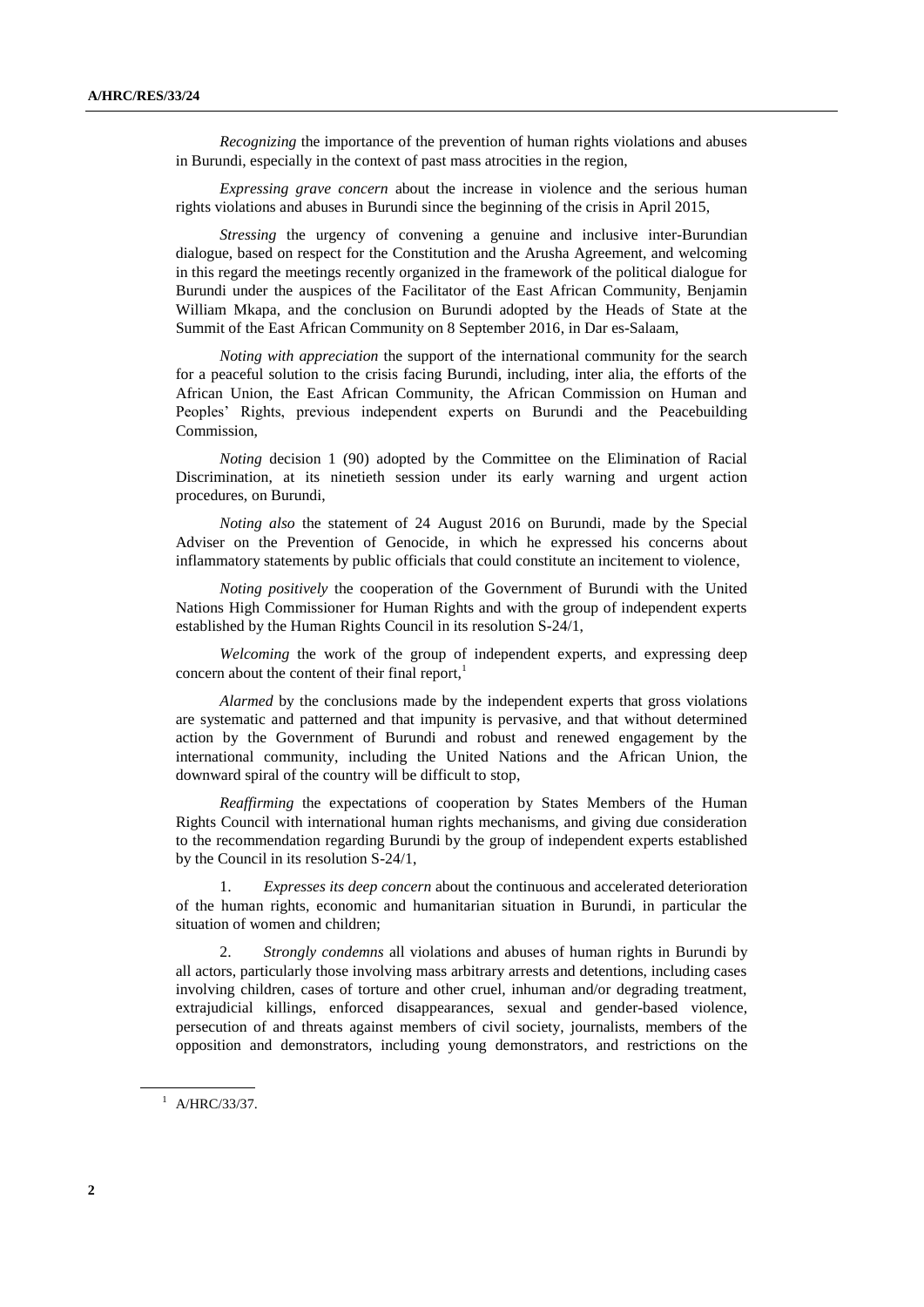freedoms of expression, peaceful assembly and association, creating a climate of intimidation and fear that paralyses the whole of society;

3. *Expresses grave concern* that the independent experts cannot exclude that some of these serious human rights violations and abuses constitute crimes against humanity;

4. *Alarmed* by information about the existence of unacknowledged places of detention, which include secret cells within national intelligence service (SNR) compounds, and the private residences of high-level officials;

5. *Expresses grave concern* about the reports that most of the violations and abuses are being committed by the Burundian security forces and the Imbonerakure in a climate of impunity;

6. *Deplores* the fact that, although in certain cases investigations into serious human rights violations and abuses have been launched, they have not yielded credible results;

7. *Denounces* all parties whose actions contribute to the persistence of violence and hinder the promotion of a peaceful solution to the crisis, including armed groups, such as the Imbonerakure;

8. *Expresses concern* about the situation of Burundian human rights defenders, many of whom are forced into exile, and calls upon the Government of Burundi to allow human rights defenders to work in Burundi, and to protect their human rights;

9. *Strongly condemns* all public statements coming from inside or outside the country that incite violence or hatred towards different groups in Burundian society, and demands that the Government of Burundi and other parties refrain from any statements or actions that could exacerbate tensions and publicly condemn any such statements, so as to take into account the best interests of the country and to respect fully the letter and the spirit of the Arusha Agreement, a backbone for peace and democracy;

10. *Calls upon* the Government of Burundi to respect, protect and guarantee all human rights and fundamental freedoms for all, in line with the State's international obligations, to adhere to the rule of law and to undertake transparent accountability for acts of violence;

11. *Also calls upon* the Government of Burundi to comply fully with its responsibilities and to ensure the safety and the protection of its population in full respect of international law;

12. *Reaffirms its call* on the Burundian authorities to conduct thorough and independent investigations of crimes involving serious violations and abuses of human rights so that all perpetrators, regardless of their affiliation, are held to account before a court;

13. *Notes* the opening by the Prosecutor of the International Criminal Court in April 2016 of a preliminary examination into the situation in Burundi since April 2015, and recalls the obligations of Burundi as a State party to the Rome Statute of the International Criminal Court, including its obligation to fight impunity for crimes falling within the jurisdiction of the Court;

14. *Also notes* the reports of a decrease in the number of extrajudicial killings, and the steps taken by the Government of Burundi to withdraw some bans on media and civil society organizations, to cancel some arrest warrants and to release a number of detainees, calls for the immediate end to all extrajudicial killings and all other human rights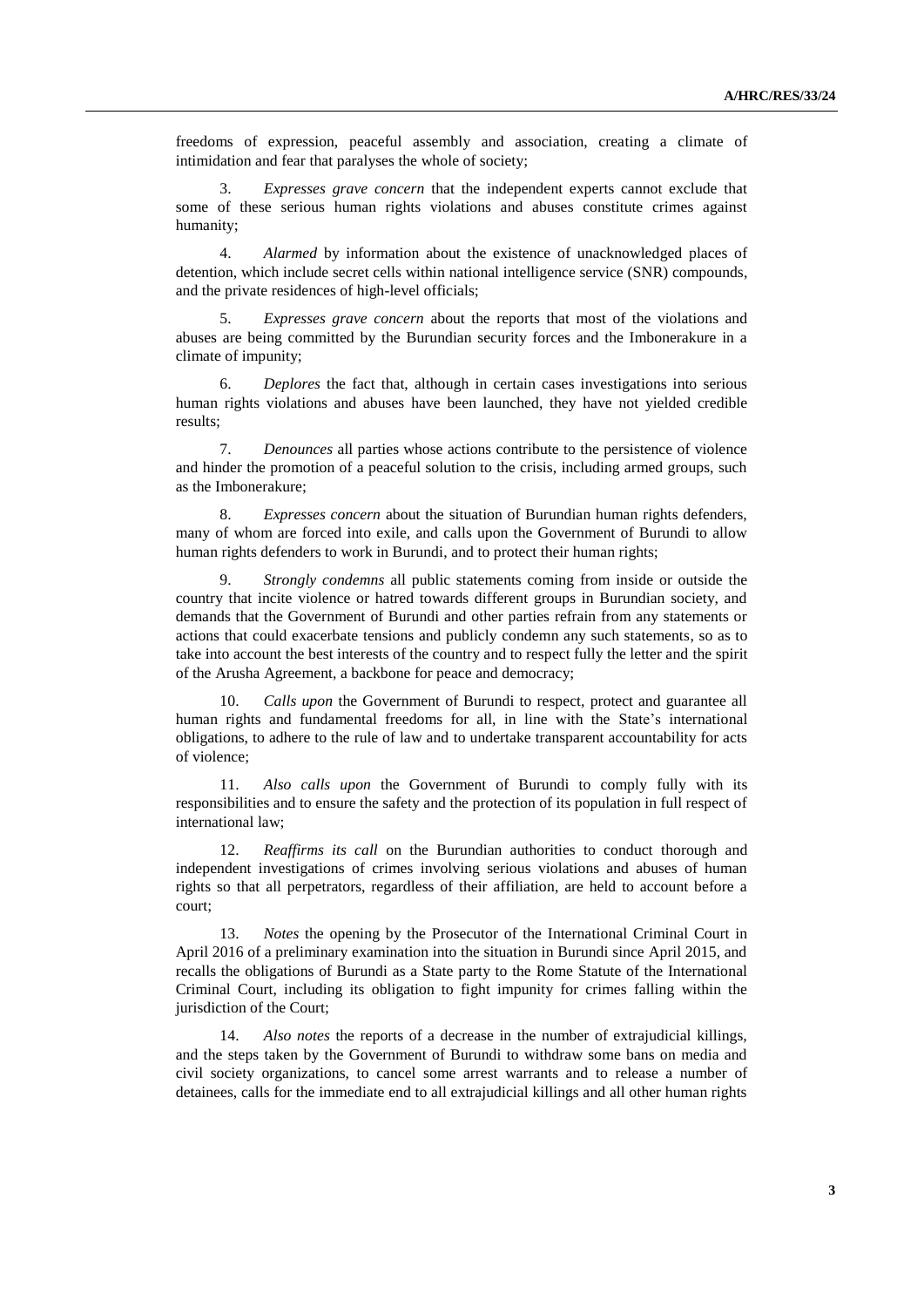violations and abuses, and urges the Government to authorize all media outlets to resume freely their activities, and to release all political prisoners;

15. *Deplores* the unprecedented non-cooperation of the Government of Burundi with the Committee against Torture during the review of the State on 29 July 2016, and the retaliatory threat to disbar Burundian lawyers participating in the review;

16. *Recalls* that all States Members of the Human Rights Council should uphold the highest standards in the promotion and protection of human rights, reiterates its urgent call to the Government of Burundi to be mindful of these standards, and notes the importance of cooperation with international human rights mechanisms as part of those efforts;

17. *Encourages* the Government of Burundi to cooperate with the regionally led mediation to enable it to immediately convene an inclusive and genuine inter-Burundian dialogue involving all concerned and peaceful stakeholders, both those who are in Burundi and those outside the country, including the meaningful participation of women, in order to reach a consensual and nationally owned solution that would aim to preserve peace, strengthen democracy and ensure the enjoyment of human rights for all in Burundi;

18. *Invites* the Government of Burundi to respect its commitment, expressed in its letter to the President of the Security Council on 15 July 2016, to facilitate without delay the deployment of a United Nations police component, including 228 United Nations police officers, as foreseen by the Council in its resolution 2303 (2016), and urges the Government to guarantee unhindered access by United Nations staff to detention centres and detainees;

19. *Calls upon* the Burundian authorities to ensure equitable political processes and to enable the holding of free, fair and transparent democratic elections;

20. *Welcomes and supports* the ongoing efforts made at the regional and subregional levels, including by the East African Community and the Peace and Security Commission of the African Union, to monitor the situation of human rights in Burundi and to contribute to its improvement;

21. *Welcomes* the work of the African Union human rights observers deployed in Burundi, and encourages the full deployment of all observers as soon as possible;

22. *Expresses its deep concern* about the difficult situation of the more than 295,000 Burundians who have fled to neighbouring countries and of some 100,000 internally displaced persons, and welcomes the efforts of host countries;

23. *Decides* to create for a period of one year a commission of inquiry:

(*a*) To conduct a thorough investigation into human rights violations and abuses in Burundi since April 2015, including on their extent and whether they may constitute international crimes, with a view to contributing to the fight against impunity;

(*b*) To identify alleged perpetrators of human rights violations and abuses in Burundi with a view to ensuring full accountability;

(*c*) To formulate recommendations on steps to be taken with a view to guaranteeing that the authors of these violations and abuses, regardless of their affiliation, are held accountable for their acts;

(*d*) To engage with the Burundian authorities and all other stakeholders, in particular United Nations agencies, civil society, refugees, the field presence of the Office of the High Commissioner in Burundi, authorities of the African Union, and the African Commission on Human and Peoples' Rights, in order to provide the support and expertise